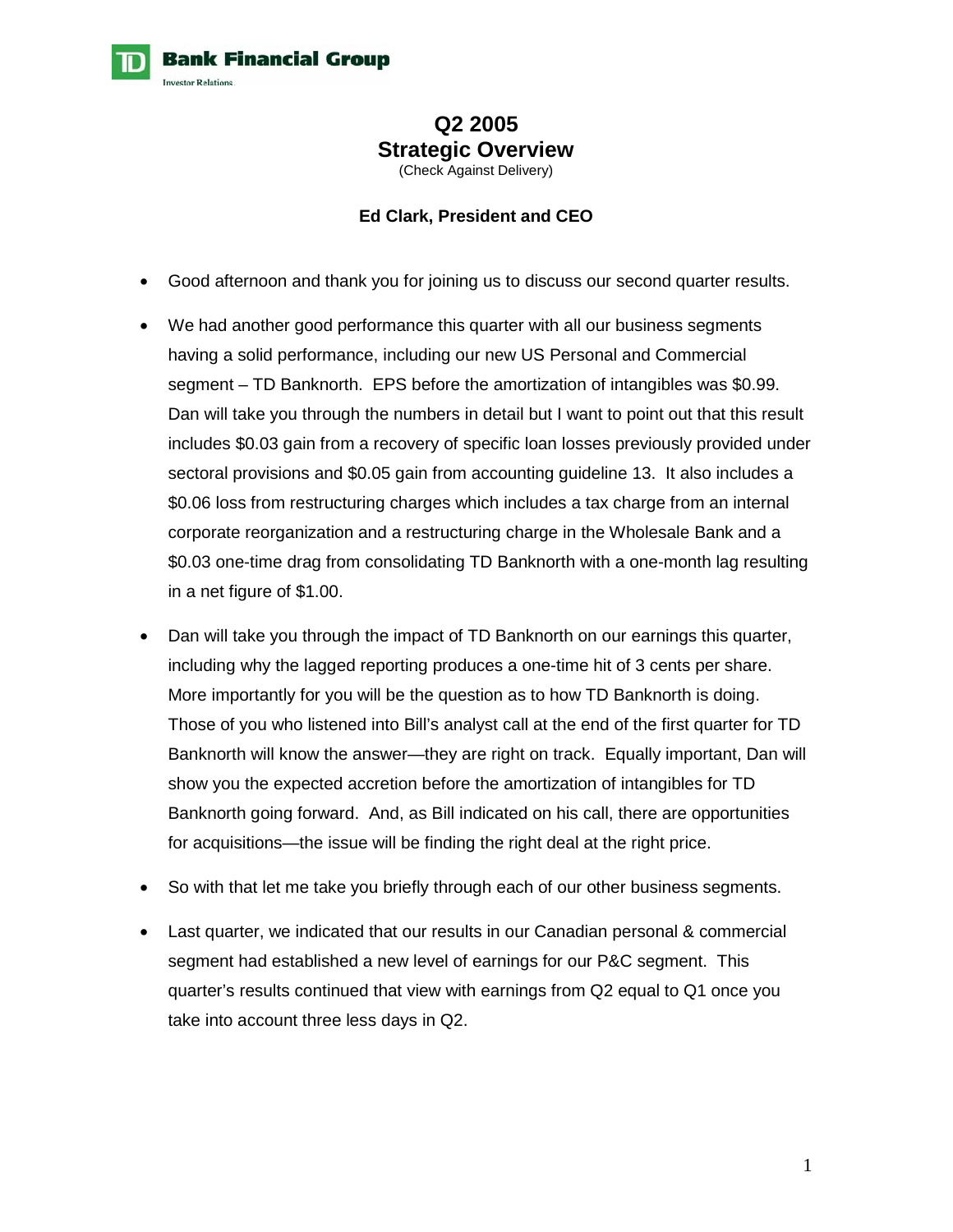

- When you step back, P&C has again delivered excellent performance with double digit net income growth before the amortization of intangibles of 16% year-over-year, a remarkable and consistent performance sustained over the last couple years.
- Again this performance is broad based, with solid volume growth in:
	- $\rightarrow$  real estate secured lending;
	- $\rightarrow$  personal savings deposits and business deposits; and
	- $\rightarrow$  insurance, with Meloche Monnex continuing to benefit from strong volumes and low claims experience.
- Last quarter we indicated margins appeared to have stabilized but that we were unlikely to get the benefit of higher interest rates for some time. This quarter we actually experienced a 7 basis point margin compression, as a result of faster growth in lower margin product categories and a shift in mix within categories. This shift is occurring with both personal and small business customers moving to lower margin guaranteed investment products. This preference shift may in part be our customers' response to the diminished likelihood of rates moving higher.
- As we look out over the year we have a similar set of worries as we have mentioned in the previous quarters:
	- $\rightarrow$  The Canadian economy may be slowing
	- $\rightarrow$  There is likely to be a further decline in margins from customer preference shift, but not to the same extent as this quarter
	- $\rightarrow$  The credit cycle will turn and have an impact on small business and commercial PCLs.
	- $\rightarrow$  We cannot expect Meloche Monnex to continue to grow at the same pace; over the policy renewal cycle, we will see the effects of price reductions taking hold and we should see a gradual return to a more normal claims experience, although our current experience is more positive than expected.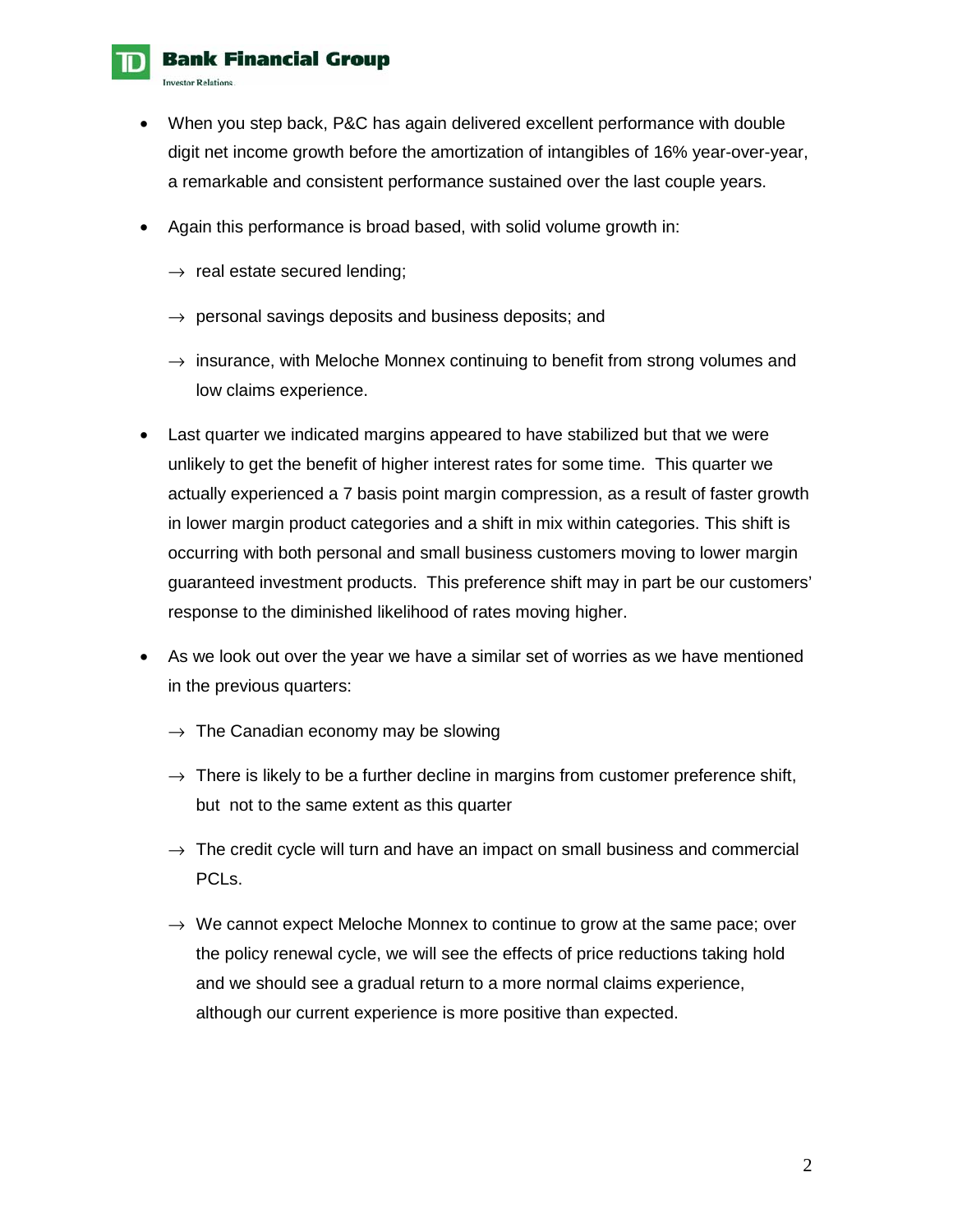

- $\rightarrow$  Also this is the last quarter where, on a year-over-year, basis there is a revenue pick-up from the acquisition of the personal lines of the property and casualty insurer Liberty Mutual, which closed in the April last year.
- But, despite these worries, our outlook hasn't changed. We see earnings continuing at these levels which should translate into double digit earnings growth close to the mid-teens on a full year-over-year basis in 2005.
- Turning to wealth management, on the Canadian side we are very pleased with the steady progress we are making. We have a strategy to grow our advice and asset based businesses and we are right on track. Indeed, this quarter we offset the decline in the Canadian discount brokerage business with improved profits from these other businesses.
- Net income outside of discount brokerage continued to meet our expectations growing 43% year over year off of a low base and 13% quarter over quarter. While this performance is in part a continuation of the strong underlying trends from last quarter with robust mutual fund sales, it also reflects our improved ability to grow assets under administration in our advice channels.
- Mutual fund sales were again very strong both in our own channels and external distribution channels driven in part by market recognition of our strong Investment Management performance. Long term net sales were a record \$1.6 billion in the quarter and we are number #2 year to date - another excellent result.
- While our advice based channels will require a consistent spend investment, we believe we are entering the stage where, with the base infrastructure in place, our on-going investment is now directed more and more toward revenue generating activities.
- However, when we look forward to the second half of the year, with a slow start to May in trades per day and a spreading of the weakness to our advice channels, we anticipate some falling off in Wealth Management income from this quarter.
- In the U.S, discount brokerage was once again this quarter able to largely offset the revenue decline from lower trades per day and lower commission per trade with growth in other non-commission revenue. The contribution of this business year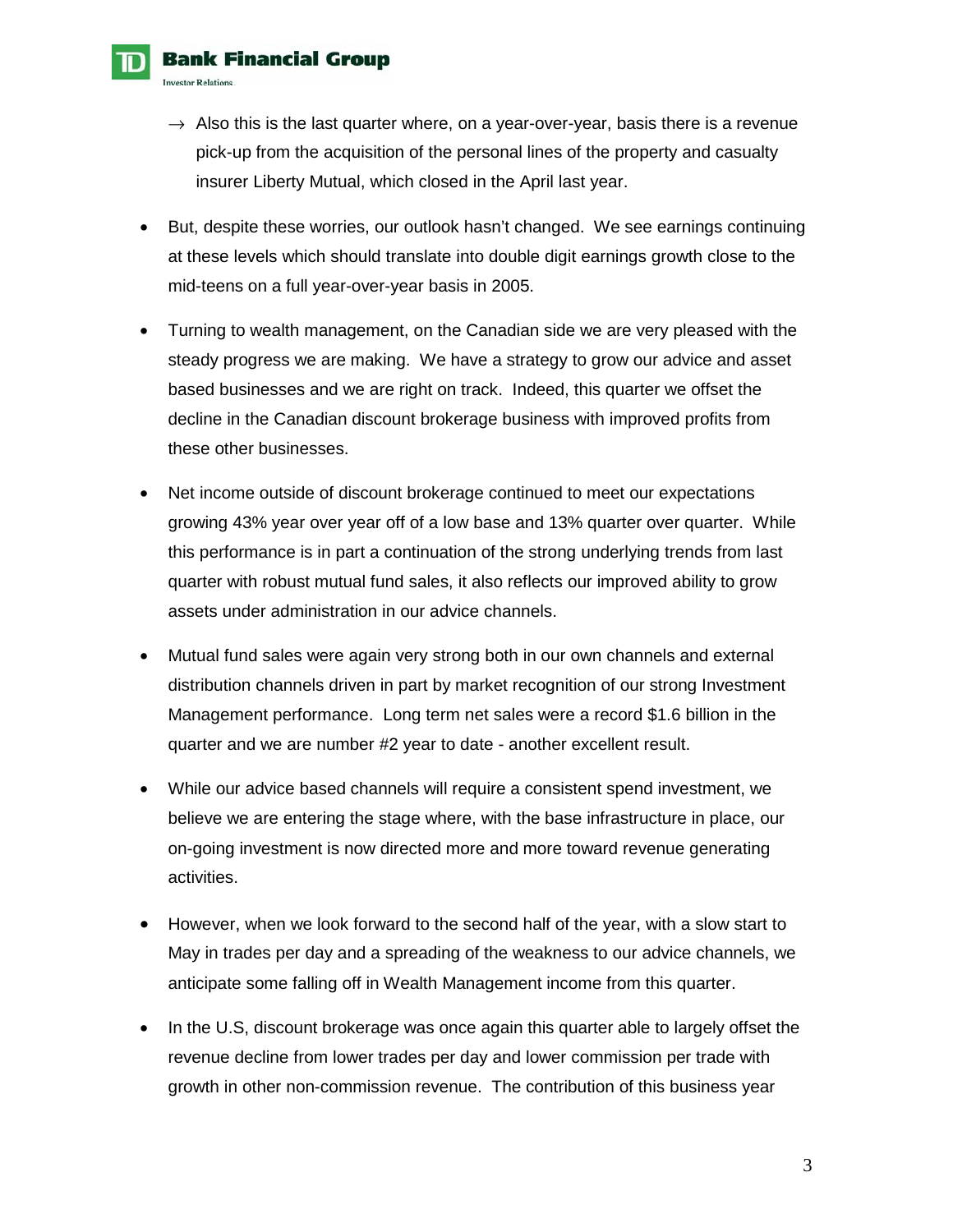over year was hurt by the appreciation of the Canadian dollar. Although it is getting more difficult to offset any further decline in commission based revenue in this manner, net income in Q3 and Q4 will be helped by much lower marketing spend during the rest of the year.

- Before moving on to our wholesale segment I thought it would be appropriate to reiterate our view on the discount brokerage industry in the U.S., given the recent press coverage. As I have said, for a number of years, I like this industry and I like our position in it.
- As you are aware, we previously explored opportunities for consolidation in the U.S. for one specific reason – there are significant and mutually advantageous economics of putting two discount brokers together and we cannot ignore the value creation for our shareholders. Consolidation, however, has proved so far elusive. We will continue to follow our organic growth strategies and will take advantage of consolidation opportunities, but only those meeting our clear criteria.
- Turning now to Wholesale, as you know, we have quite successfully built up our Global Derivatives business over the last 7 to 8 years by concentrating on market segments where we can compete effectively - this is and will continue to be a successful strategy for TD.
- There are parts of the structured derivatives product areas that have become more challenging. Margins have compressed and risk infrastructure requirements have multiplied.
- Our view is that this shift in economics is permanent in nature and therefore no longer allows us to have a viable niche strategy compatible with a bank our size.
- We have committed to only stay in businesses for the long term where the risk/reward is appropriate and our competitive advantage is sustainable and so we have made the difficult decision to close parts of our structured products business outside Canada.
- We want to be clear that we continue to have a very profitable and growing Global Derivatives business. The sub-segments we are closing have not been significant profit generators to us in recent years. Indeed, in some cases we have lost money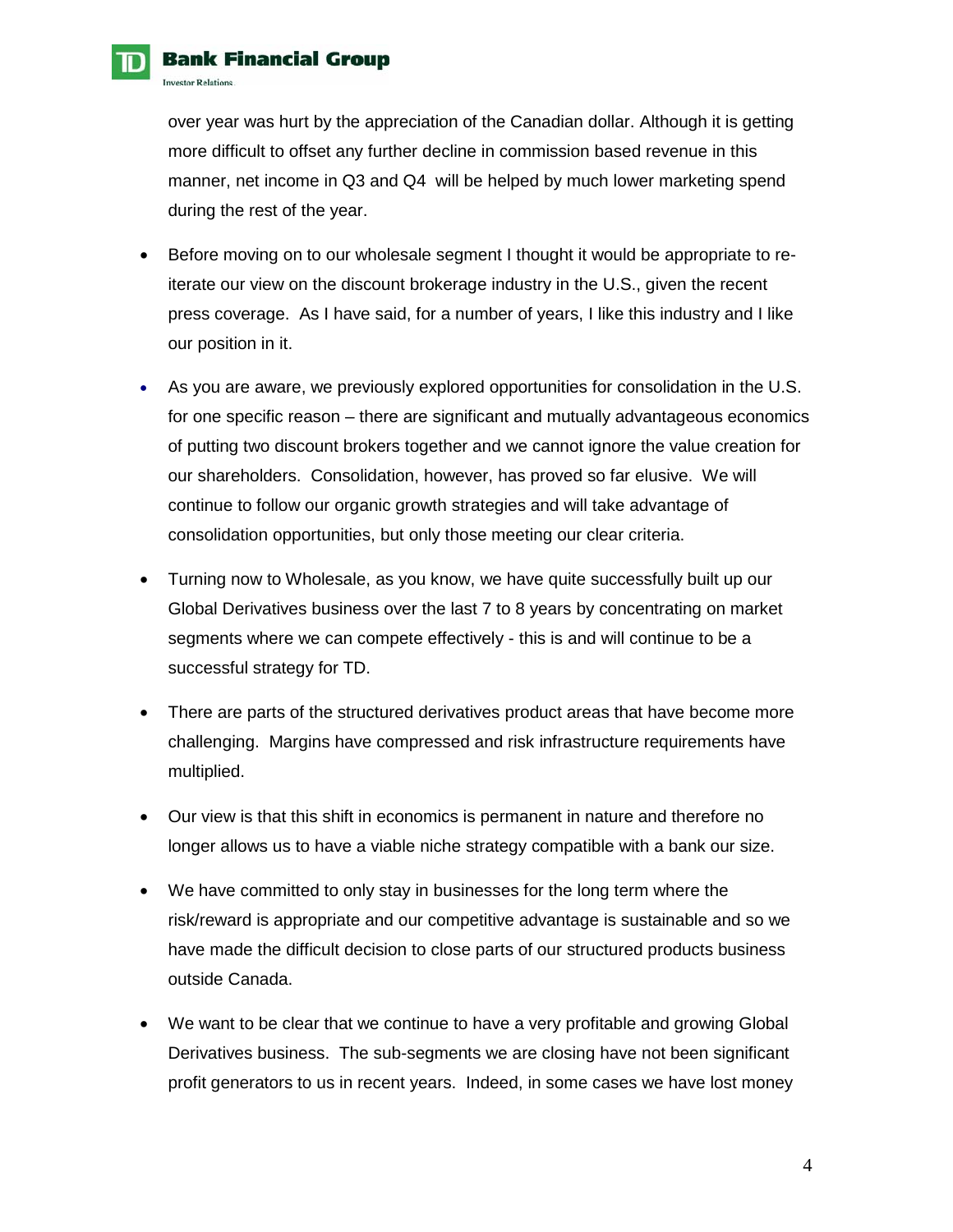because our operating costs absorbed so much of the revenue potential. Over the medium term, our global derivatives business will be stronger and more profitable.

- This decision to restructure was finalized late in the quarter so as you can appreciate we are still quantifying the total restructuring charge that will be incurred but we expect the bulk of the restructuring can be accrued by the end of the third quarter with a the possibility of minor amounts in Q4 and Q1 next year. This quarter we accrued \$21MM.
- The repositioning in our global business does not affect our Canadian business which has stayed on strategy to grow.
- Looking at this quarter's performance for our wholesale business, revenue is improved significantly from both the previous quarter and previous year as equity trading and institutional equity sales were particularly robust.
- Net income is up from than last quarter and excluding the restructuring, matches last year's strong performance. ROIC for the segment, at 25%, continues to be well above our target range. However, the capital markets weakened in April and continued weak in May. We are not optimistic that we will avoid the seasonal pattern we have seen in recent years when the second half is weaker than the first.
- Our loan portfolio remains comparatively small and we continue to be comfortable with its diversity and investment quality. Again this quarter we had no impaired loan formations despite the weakening credit environment. You will also note that we had a gain on our purchased credit protection. We have in previous quarters suggested that you ignore those losses in assessing our on-going earnings. We would also take the position that you should ignore gains. We are not forecasting any meaningful loan losses in 2005.
- In conclusion this is looking like it will turn out to be a good year. We are pleased with how the Bank is positioned and the way the team is consistently executing on our stated strategy. However, if trades per day turn do not around significantly or the capital markets rebound in the second half of the year, we currently expect that the second half of the year will turn out to be weaker than the first half of the year, although still better than the second half of last year.